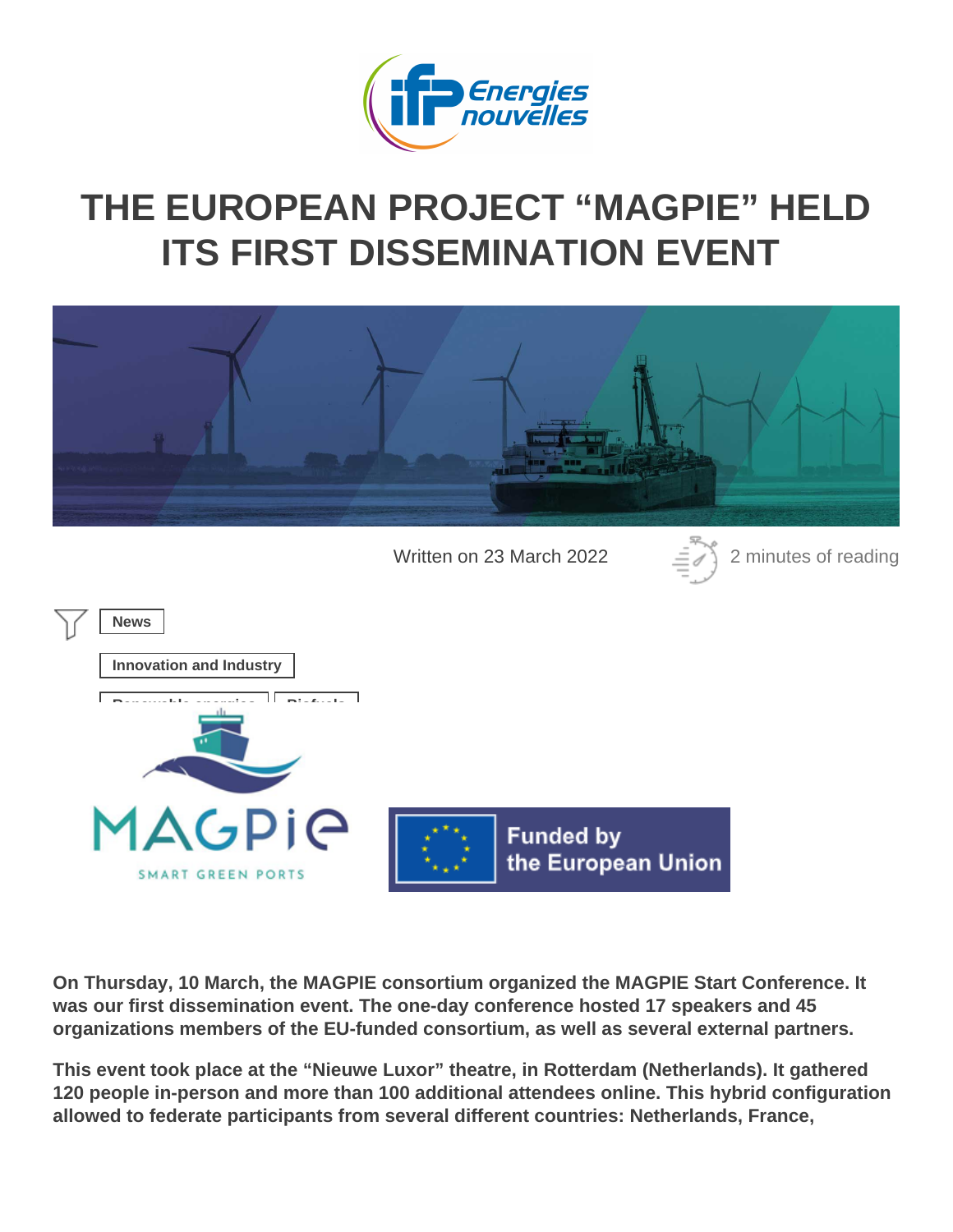### **Germany, Portugal, Spain, Italy, Belgium, Denmark, Sweden, Romania.**

The members of the MAGPIE consortium are set to embark on pilot projects in three key areas:

- Alternative fuels and decarbonization of shipping
- Smart technologies applied to port operations
- River and rail connections with the hinterland

The content of the Work Packages and a range of demonstration projects were discussed at the event. These Work packages and demonstrations aim to accelerate and maximize green transport in the port area and thus strengthen the role of ports in the energy supply chains. Representatives of the EU Commission, the EU Parliament and the European Sea Ports Organization (ESPO) gave presentations on how the MAGPIE project connects to the EU Green Deal and how it will impact civil society. The Youth was represented by students from Erasmus University Rotterdam and Delft University of Technology, who were an integral part of the conference to give their feedback for this project and its impacts on their future.

The ports of Rotterdam (the Netherlands), Haropa (France), Sines (Portugal) and Deltaport (Germany) are supporting the project and are committed to replicating the innovations in their own port communities.

**We want to shape the green ports of the future**. MAGPIE's ambition is to force a breakthrough in the supply and use of green energy carriers in transport to, from and within ports. By demonstrating and implementing smart solutions in the realm of digitalization and automation, we will facilitate and contribute to the decarbonization of port-related transport.

The AIVP – the international association of port cities - is the main dissemination partner of the MAGPIE project.

IFPEN teams will contribute to the Magpie project by developing digital twins and interactive dashboards in order to create and visualize emission inventories in port cities by drawing on their expertise in the microscopic modeling of pollutant emissions."

### **About the MAGPIE project :**

In 2019 the European Commission launched the European Green Deal strategy to overcome climate change challenges. Greening transport is one of the key objectives of the European Green Deal. Transport accounts for 25% of the EU's greenhouse gas (GHG) emissions. The objective is to reduce the GHG emissions of transport by 90% by 2050.

In this context, seaports will play a major role in boosting the use of cleaner technologies, green energy carriers and logistics concepts in maritime transport, port operations and hinterland transport (road, rail, barge, and pipeline) to reduce GHG emissions.